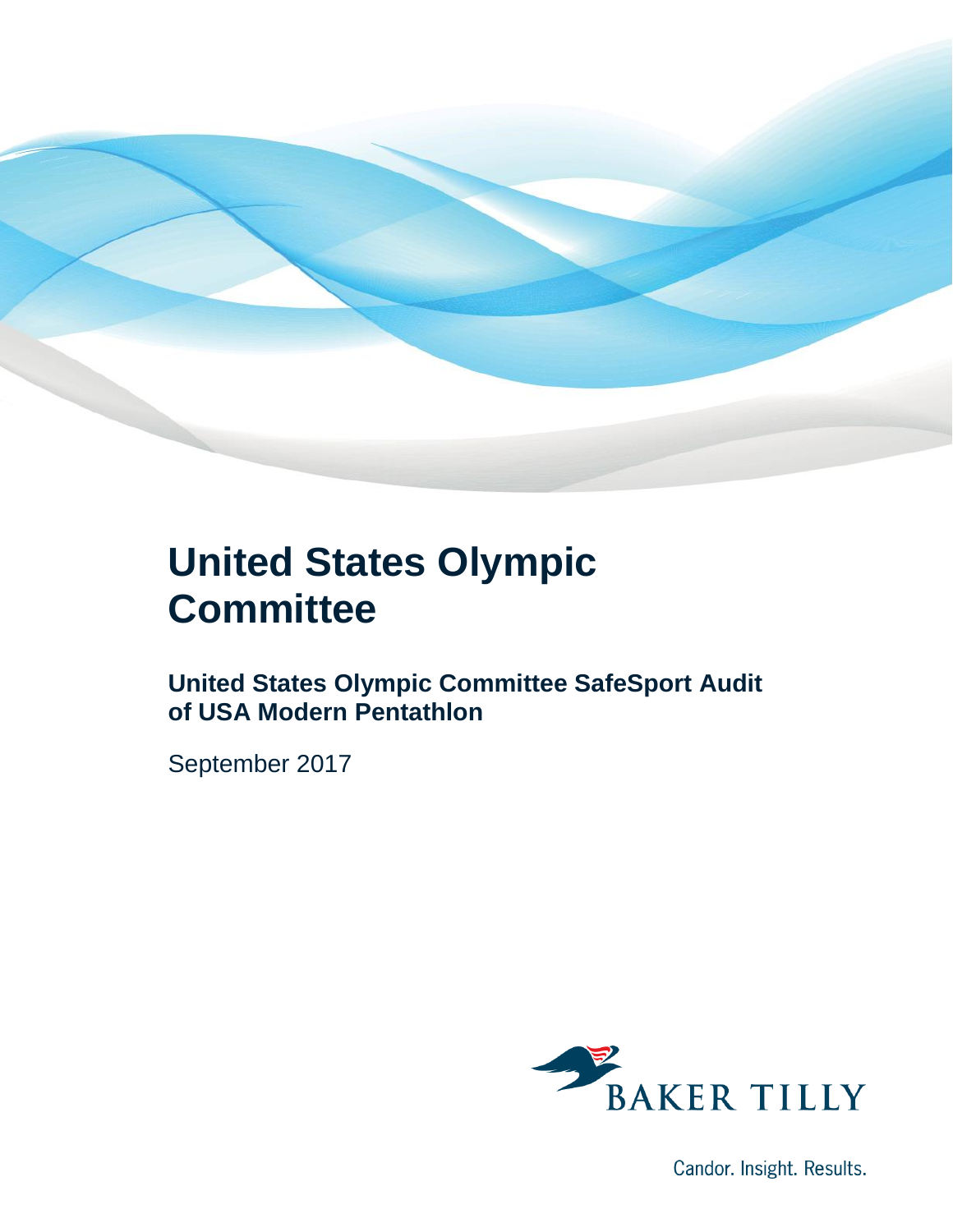

|  | UNITED STATES OLYMPIC COMMITTEE SAFESPORT AUDIT OF USA |  |
|--|--------------------------------------------------------|--|
|  |                                                        |  |
|  |                                                        |  |
|  |                                                        |  |
|  |                                                        |  |
|  |                                                        |  |
|  |                                                        |  |
|  |                                                        |  |
|  |                                                        |  |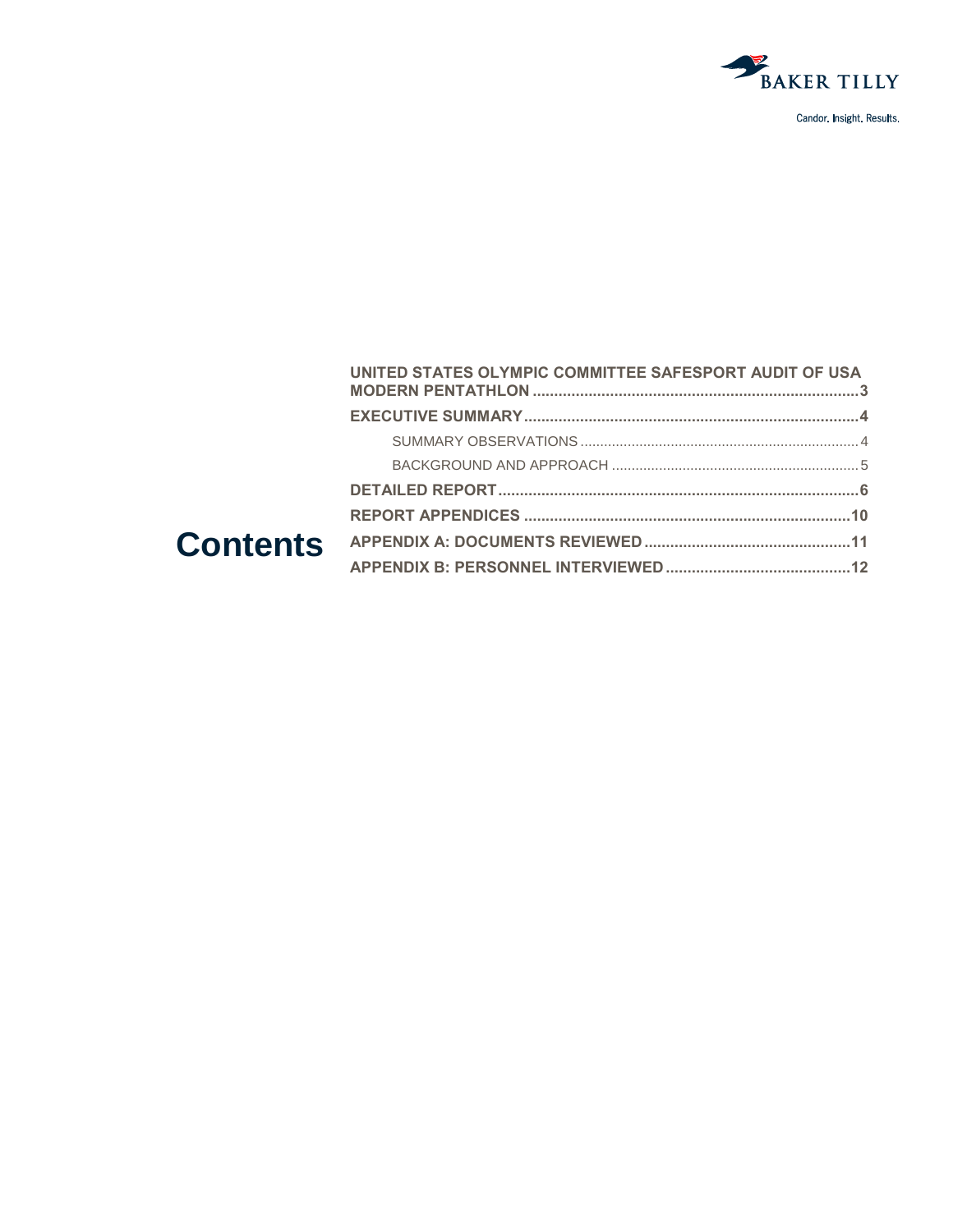

## <span id="page-2-0"></span>**United States Olympic Committee SafeSport Audit of USA Modern Pentathlon**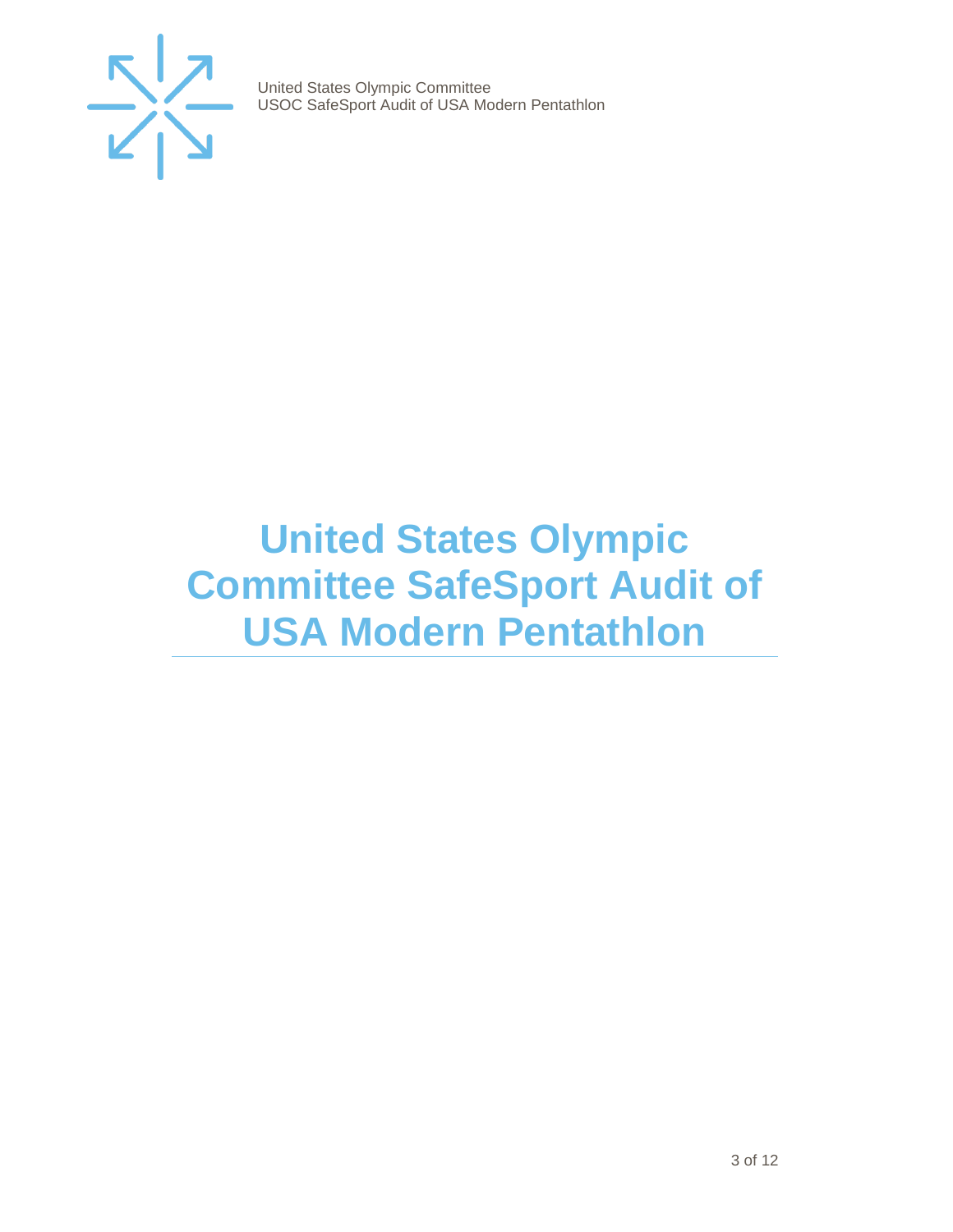

## **Executive Summary**

### <span id="page-3-1"></span><span id="page-3-0"></span>**Summary Observations**

It shall be the policy of the United States Olympic Committee (USOC) that each National Governing Body (NGBs) adopt a Minimum Standards Policy for Athlete Safety Programs (Athlete Safety Standards) by December 31, 2013<sup>1</sup>.

We noted the following opportunities to enhance the design of USA Modern Pentathlon's (USAP) compliance with the Athlete Safety Standards:

- **Athlete Safety Standards - Criminal Background Checks and Education and Training Testing** – One individual selected for testing (17% of the selected individuals) did not complete education and training requirements during the testing period (i.e., May 1, 2016 through April 30, 2017); however, evidence was provided that the education and training requirements were completed prior to issuing the audit report.
- **Athlete Safety Standards - Application of the SafeSport Policy (Minors)** – USA Modern Pentathlon's SafeSport Policy states, "Under the policy, USA Modern Pentathlon will not authorize or sanction any employee or volunteer who has routine access to children unless that person consents to be screened and passes a criminal background screen conducted by USA Modern Pentathlon through the USOC screening process. USA Pentathlon shall conduct screening of its employees, member programs and independent contractors as follows:
	- All USA Modern Pentathlon officials for sanctioned events that will have direct access to minor participants shall be screened.
	- All USA Modern Pentathlon sanctioned event volunteers that will have direct access to minor participants shall be screened. This does not include volunteers who do not have direct access to minor participants."

"As a condition of its affiliation with USA Modern Pentathlon, each Member and Affiliate Club must be in compliance with the requirements set forth below: All Affiliate and Member Clubs employees, independent contractors and volunteers over the age of 18 must be USA Modern Pentathlon members and have passed a background check prior to such employees, independent contractors, and volunteers having access to youth participants."

<span id="page-3-2"></span>USA Modern Pentathlon's application of this policy is inconsistent with the requirements listed in the Athlete Safety Standards and may be focused too narrowly on minors. The Athlete Safety Standards do not limit these activities to include only minors.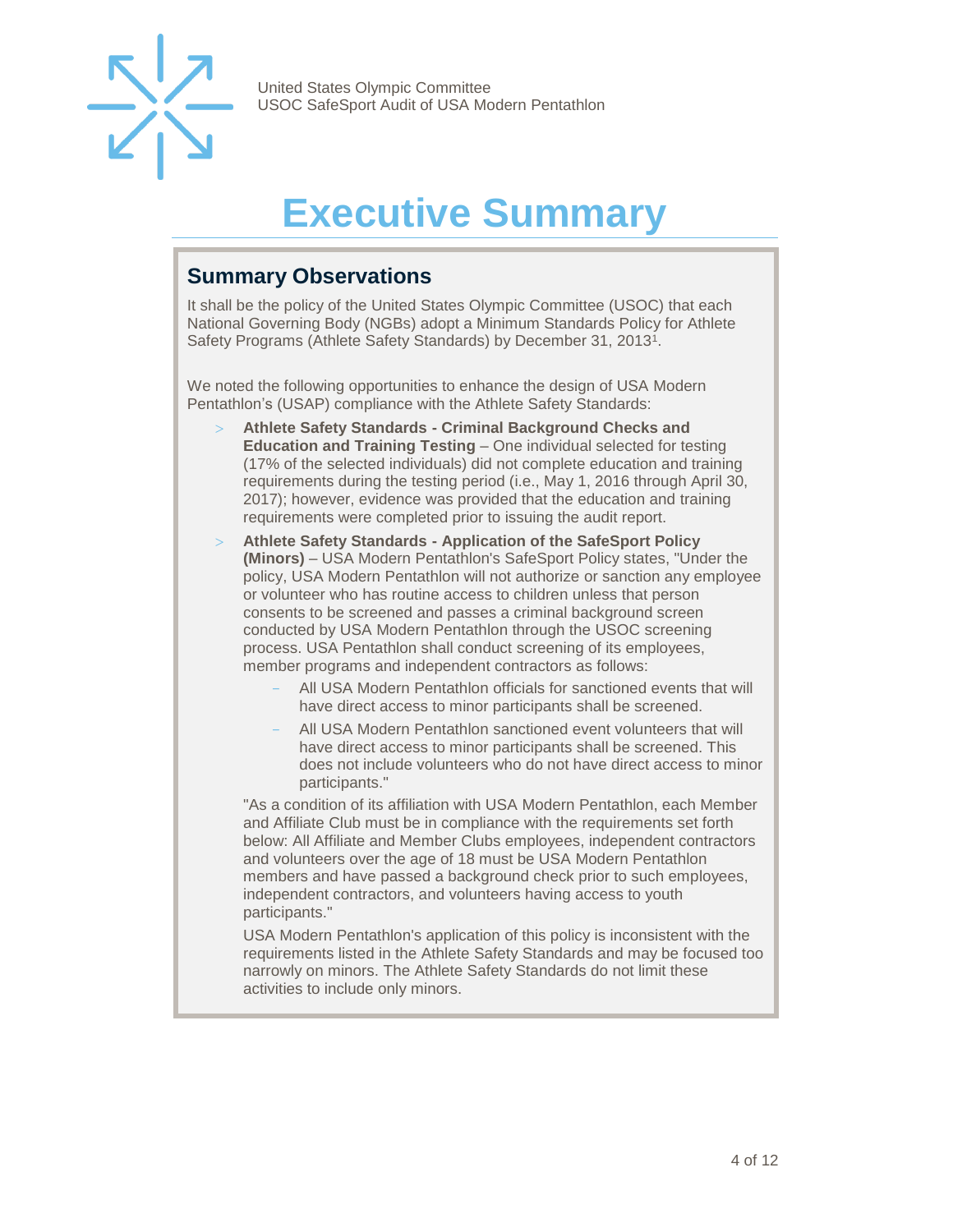

 $\overline{a}$ 

United States Olympic Committee USOC SafeSport Audit of USA Modern Pentathlon

### **Background and Approach**

<span id="page-4-0"></span>USOC engaged Baker Tilly Virchow Krause (Baker Tilly), to assist the USOC in the completion of SafeSport audits, to assess compliance with SafeSport policies and procedures at the USOC and all of its NGBs and High Performance Management Organizations (HPMOs).

Baker Tilly performed a review of USAP to evaluate compliance with the Athlete Safety Standards. The following activities were performed for this review of USAP:

- Developed and executed an audit program that included:
	- Holding a virtual entrance meeting to discuss and document USAP's SafeSport program and processes.
	- Selecting a sample of 6 from the required individuals to ensure a background check was performed and education and training was completed. See **Appendix A** for a list of documents reviewed.
	- Reviewing USAP's athlete safety policy and determining whether the following was addressed:
		- Required misconduct is prohibited and defined;
		- Reporting procedures are documented; and
		- **The grievance process is documented and complies with** Athlete Safety Standards.
	- Identifying which individuals are required to undergo a criminal background check and complete education and training.
- $>$  Conducted a virtual exit meeting, if requested, following delivery of the draft report, to discuss audit findings and recommendation(s) with USAP. See **Appendix B** for a list of individuals interviewed.
- Identified specific observations and recommendations regarding opportunities to enhance compliance with Athlete Safety Standards. Observations include the following attributes: criteria, condition, cause, effect and recommendation, as set out in the International Professional Practices Framework (IPPF) Standards and Practice Advisory 2410-1.

<sup>1</sup> Effective June 20, 2017 the USOC replaced the Athlete Safety Standards with the NGB Athlete Safety Policy. Due to the timing of this audit, fieldwork was performed in accordance with the Athlete Safety Standards.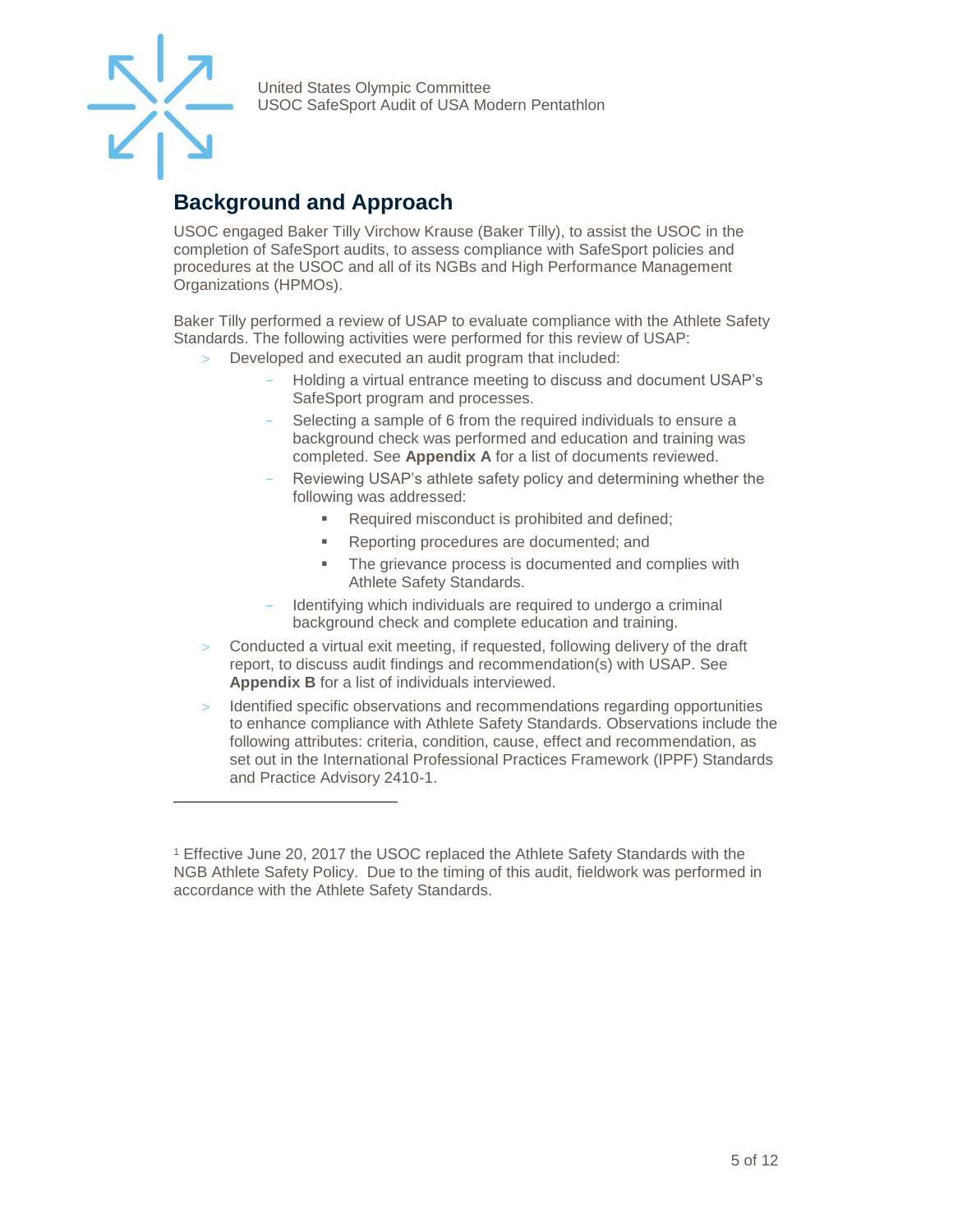

## **Detailed Report**

The table below represents opportunities to enhance the design and effectiveness of USAP's compliance with the Athlete Safety Standards.

| 1. Athlete Safety Standards - Criminal Background Checks and Education and<br><b>Training Testing</b> |                                                                                                                                                                                                                                                                                                                                                                                                                                                                                                                                                                                                                                                                                                                                                                                                                                                                                                          |
|-------------------------------------------------------------------------------------------------------|----------------------------------------------------------------------------------------------------------------------------------------------------------------------------------------------------------------------------------------------------------------------------------------------------------------------------------------------------------------------------------------------------------------------------------------------------------------------------------------------------------------------------------------------------------------------------------------------------------------------------------------------------------------------------------------------------------------------------------------------------------------------------------------------------------------------------------------------------------------------------------------------------------|
| <b>Criteria</b>                                                                                       | The Athlete Safety Standards state each NGB/HPMO shall<br>require criminal background checks and education and<br>training for those individuals it formally authorizes, approves,<br>or appoints (a) to a position of authority over, or (b) to have<br>frequent contact with athletes.                                                                                                                                                                                                                                                                                                                                                                                                                                                                                                                                                                                                                 |
| <b>Condition</b>                                                                                      | One individual selected for testing (17% of the selected<br>individuals) did not complete education and training<br>requirements during the testing period (i.e., May 1, 2016<br>through April 30, 2017); however, evidence was provided that<br>the education and training requirements were completed prior<br>to issuing the audit report.                                                                                                                                                                                                                                                                                                                                                                                                                                                                                                                                                            |
| Cause                                                                                                 | USAP may not be consistently tracking and monitoring<br>compliance with the criminal background checks and<br>education and training requirements of the Athlete Safety<br>Standards.                                                                                                                                                                                                                                                                                                                                                                                                                                                                                                                                                                                                                                                                                                                    |
| <b>Effect</b>                                                                                         | Individuals the USAP formally authorizes, approves or<br>appoints (a) to a position of authority over, or (b) to have<br>frequent contact with athletes may not be in compliance with<br>the SafeSport program because they have not completed<br>criminal background checks and/or education and training<br>prior to having contact with athletes. USAP must be in<br>compliance with the Athlete Safety Standards to be a member<br>in good standing. Noncompliance with the Athlete Safety<br>Standards can result in disciplinary action by the USOC<br>including withdrawal of high performance funding. Also,<br>athletes may have contact with individuals who are unaware<br>of SafeSport misconduct and the potential impact to athletes'<br>well-being and/or have contact with individuals who have a<br>criminal history, which could put athletes at SafeSport-related<br>misconduct risk. |
| <b>Recommendation</b>                                                                                 | USAP must require that individuals it formally authorizes,<br>approves, or appoints (a) to a position of authority over, or (b)<br>to have frequent contact with athletes complete criminal<br>background checks and education and training requirements<br>in a timely manner and before they have contact with athletes<br>to provide assurance that they are educated on the<br>requirements of the Athlete Safety Standards. The USAP<br>must consistently track and verify criminal background checks                                                                                                                                                                                                                                                                                                                                                                                               |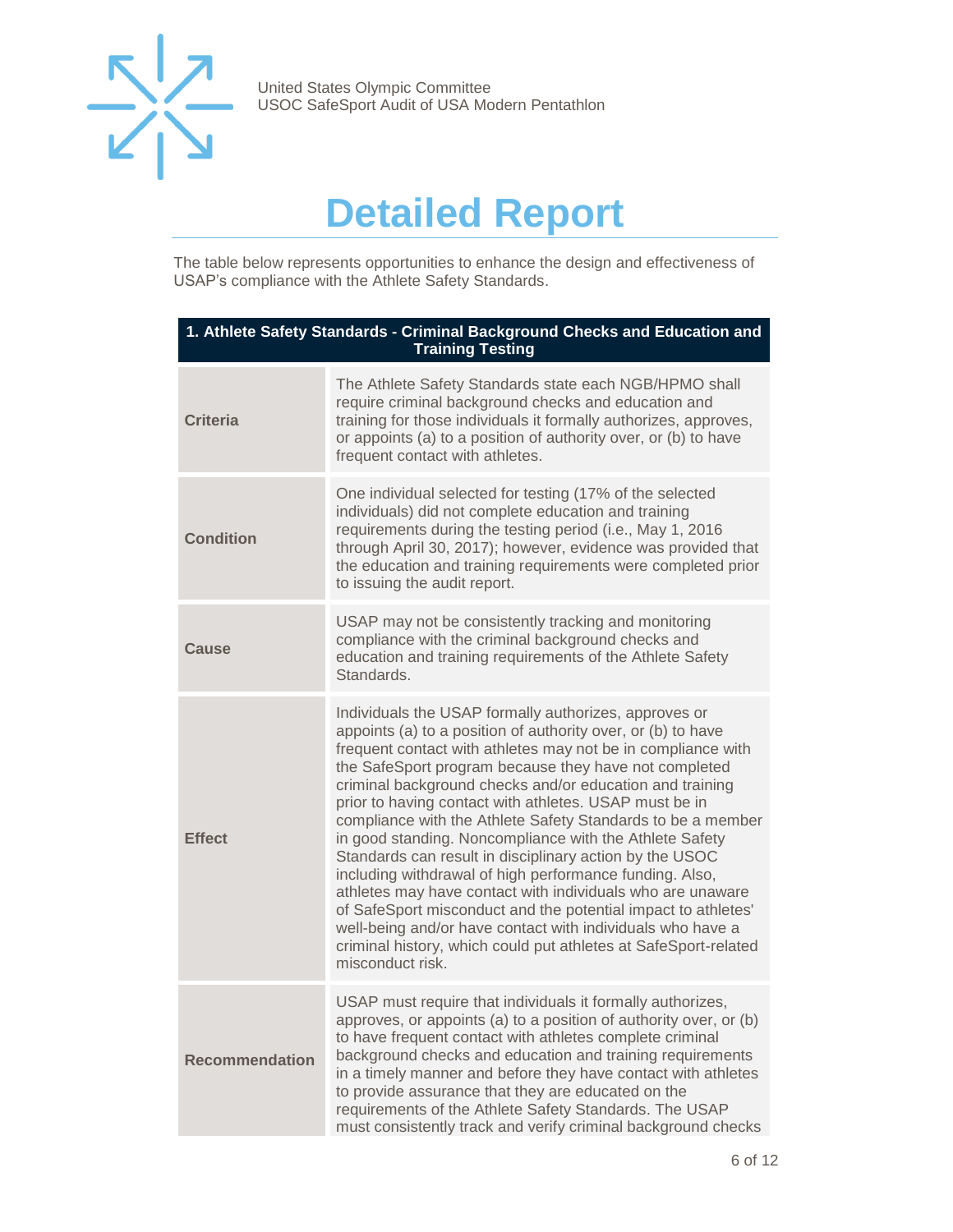

| 1. Athlete Safety Standards - Criminal Background Checks and Education and |
|----------------------------------------------------------------------------|
| <b>Training Testing</b>                                                    |

|                               | and education and training requirements are met for all<br>Required Individuals. Compliance with these requirements<br>must be completed within 90 days of receipt of the final audit<br>report.                                                                  |
|-------------------------------|-------------------------------------------------------------------------------------------------------------------------------------------------------------------------------------------------------------------------------------------------------------------|
|                               | USAP should review the testing results and require all<br>necessary individuals to complete the necessary<br>requirements (i.e., criminal background check and/or<br>education and training).                                                                     |
| <b>Management</b><br>response | We agree with the condition and recommendation and will<br>respond to the USOC with a detailed plan to ensure<br>compliance with the current NGB Athlete Safety Policy. Our<br>plan will be submitted to the USOC within the 90 day timeline<br>referenced above. |
|                               | One individual tested finished his Safe Sport education<br>outside the testing period but prior to the audit report. Thank<br>you for bringing this to our attention. No action required.                                                                         |

| 2. Athlete Safety Standards - Application of the SafeSport Policy (Minors) |                                                                                                                                                                                                                                                                                                                                                                                                                                                                                              |  |
|----------------------------------------------------------------------------|----------------------------------------------------------------------------------------------------------------------------------------------------------------------------------------------------------------------------------------------------------------------------------------------------------------------------------------------------------------------------------------------------------------------------------------------------------------------------------------------|--|
| Criteria                                                                   | The Athlete Safety Standards state each NGB/HPMO shall<br>require criminal background checks and education and<br>training for those individuals it formally authorizes, approves,<br>or appoints (a) to a position of authority over, or (b) to have<br>frequent contact with athletes.                                                                                                                                                                                                     |  |
| <b>Condition</b>                                                           | USA Modern Pentathlon's SafeSport Policy states, "Under the<br>policy, USA Modern Pentathlon will not authorize or sanction<br>any employee or volunteer who has routine access to children<br>unless that person consents to be screened and passes a<br>criminal background screen conducted by USA Modern<br>Pentathlon through the USOC screening process. USA<br>Modern Pentathlon shall conduct screening of its employees,<br>member programs and independent contractors as follows: |  |
|                                                                            | • All USA Modern Pentathlon officials for sanctioned events<br>that will have direct access to minor participants shall be<br>screened.                                                                                                                                                                                                                                                                                                                                                      |  |
|                                                                            | • All USA Modern Pentathlon sanctioned event volunteers that<br>will have direct access to minor participants shall be<br>screened. This does not include volunteers who do not have<br>direct access to minor participants."                                                                                                                                                                                                                                                                |  |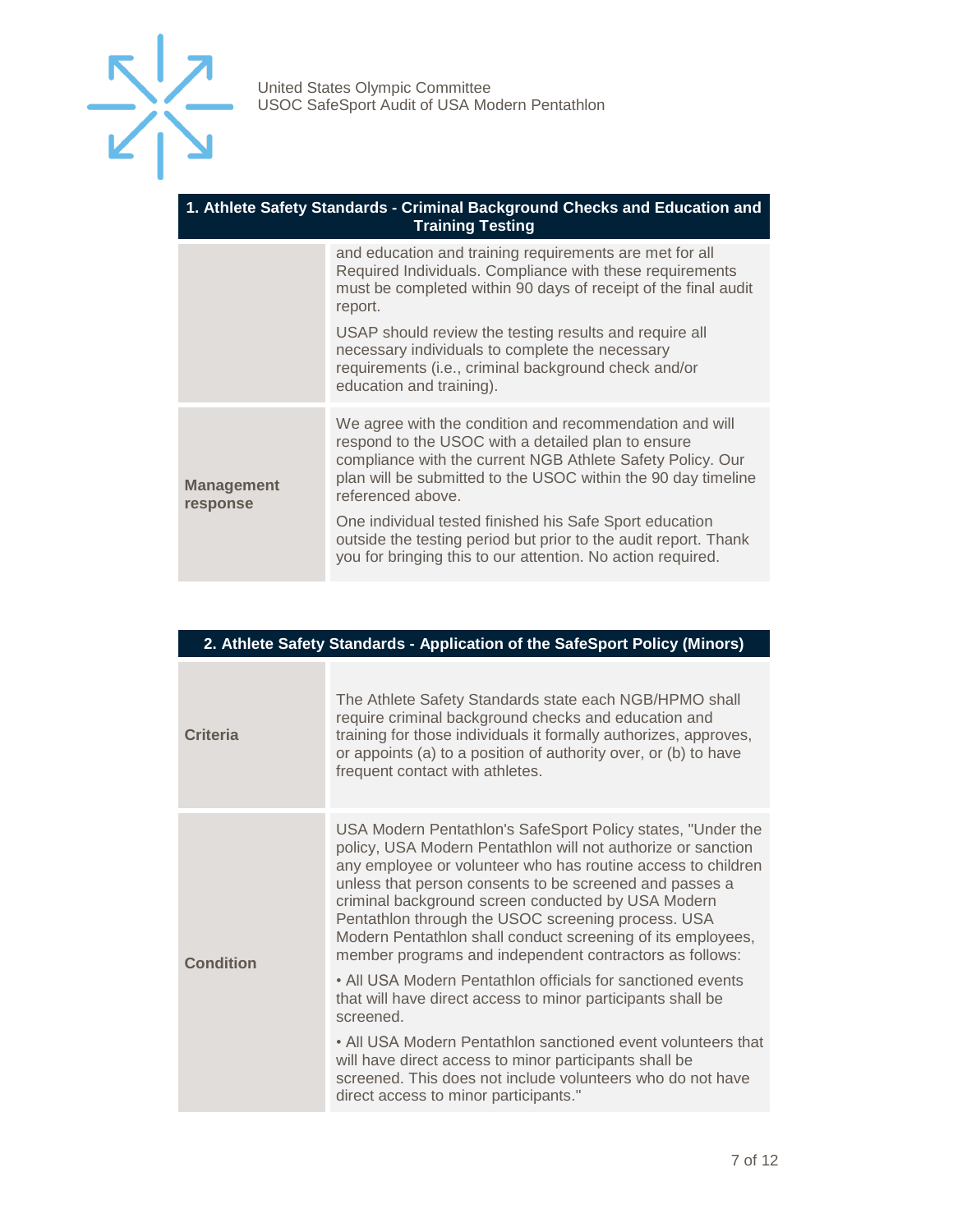

#### **2. Athlete Safety Standards - Application of the SafeSport Policy (Minors)**

|                               | "As a condition of its affiliation with USA Modern Pentathlon,<br>each Member and Affiliate Club must be in compliance with<br>the requirements set forth below: All Affiliate and Member<br>Clubs employees, independent contractors and volunteers<br>over the age of 18 must be USA Modern Pentathlon members<br>and have passed a background check prior to such<br>employees, independent contractors, and volunteers having<br>access to youth participants."<br>USA Modern Pentathlon's application of this policy is<br>inconsistent with the requirements listed in the Athlete Safety<br>Standards and may be focused too narrowly on minors. The<br>Athlete Safety Standards do not limit these activities to<br>include only minors.                                                                                                                                                |
|-------------------------------|-------------------------------------------------------------------------------------------------------------------------------------------------------------------------------------------------------------------------------------------------------------------------------------------------------------------------------------------------------------------------------------------------------------------------------------------------------------------------------------------------------------------------------------------------------------------------------------------------------------------------------------------------------------------------------------------------------------------------------------------------------------------------------------------------------------------------------------------------------------------------------------------------|
| <b>Cause</b>                  | USAP may not have updated its SafeSport-related<br>documentation and administrative materials to align with<br>requirements in the Athlete Safety Standards.                                                                                                                                                                                                                                                                                                                                                                                                                                                                                                                                                                                                                                                                                                                                    |
| <b>Effect</b>                 | USAP may not be in compliance with the Athlete Safety<br>Standards. USAP must be in compliance with the Athlete<br>Safety Standards to be a member in good standing.<br>Noncompliance with the Athlete Safety Standards can result<br>in disciplinary action by the USOC including withdrawal of<br>high performance funding.<br>Additionally, stakeholders (e.g., coaches, staff, officials,<br>volunteers, etc.) may not know that criminal background<br>checks and education and training requirements apply to<br>them or be informed of SafeSport initiatives and the related<br>misconduct areas. Also, athletes may have contact with<br>individuals who are unaware of SafeSport misconduct and the<br>potential impact to athletes' well-being and/or have contact<br>with individuals who have a criminal history, which could put<br>athletes at SafeSport-related misconduct risk. |
| <b>Recommendation</b>         | USAP must require that individuals it formally authorizes,<br>approves, or appoints (a) to a position of authority over, or (b)<br>to have frequent contact with athletes complete criminal<br>background checks and education and training requirements<br>in a timely manner and before they have contact with athletes<br>to provide assurance that they are educated on the<br>requirements of the Athlete Safety Standards. Compliance<br>with these requirements must be completed within 90 days of<br>receipt of the final audit report.                                                                                                                                                                                                                                                                                                                                                |
| <b>Management</b><br>response | We agree with the condition and recommendation and will<br>respond to the USOC with a detailed plan to ensure<br>compliance with the current NGB Athlete Safety Policy. Our<br>plan will be submitted to the USOC within the 90 day timeline<br>referenced above.                                                                                                                                                                                                                                                                                                                                                                                                                                                                                                                                                                                                                               |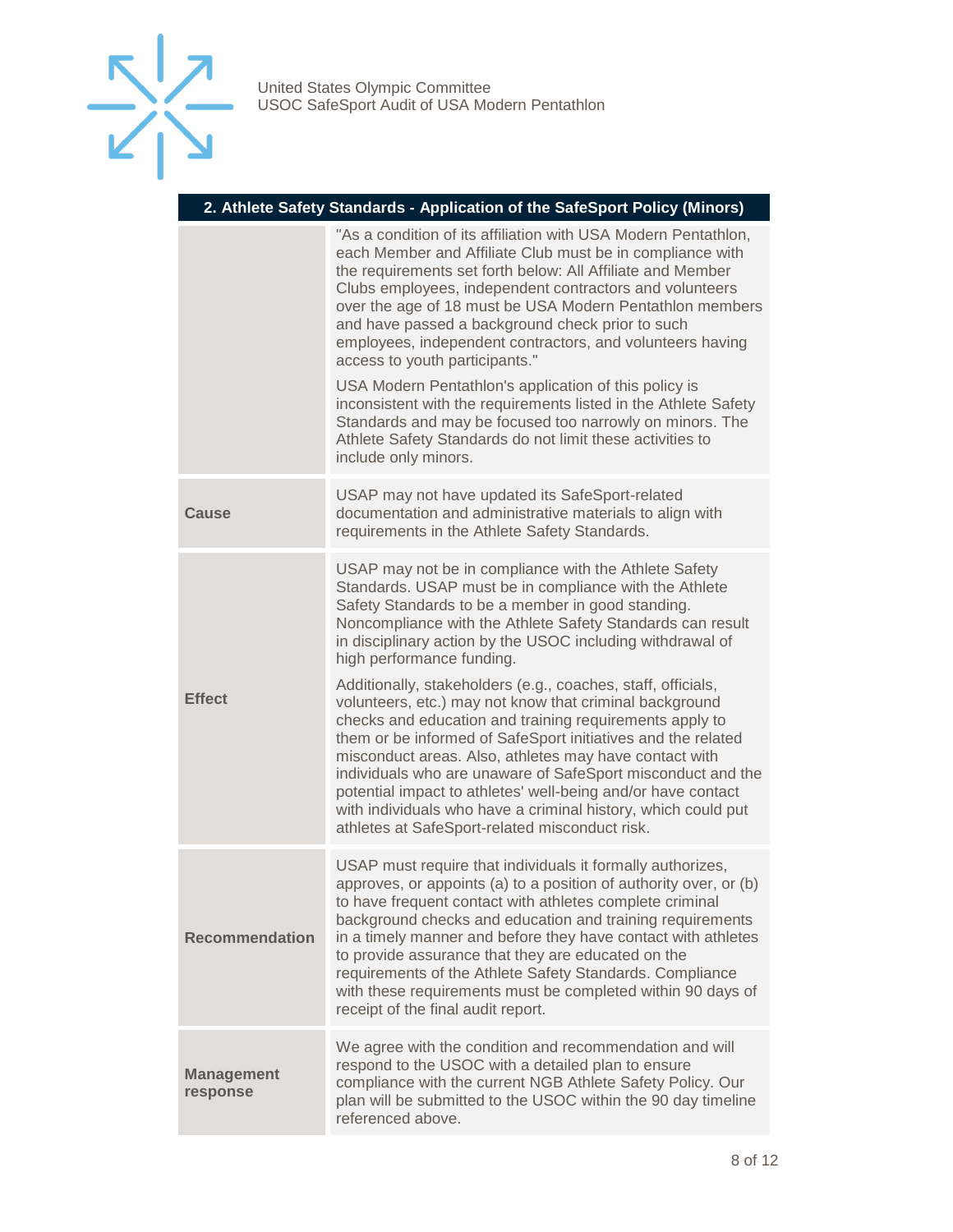

#### **2. Athlete Safety Standards - Application of the SafeSport Policy (Minors)**

The language contained in our Safe Sport Policy references minors and children. The new Athlete Safety Guidelines stipulates all "athletes" regardless of age. USAP will update our Safe Sport Guidelines to reflect all athletes and therefore be in compliance with the current Athlete Safety Standards.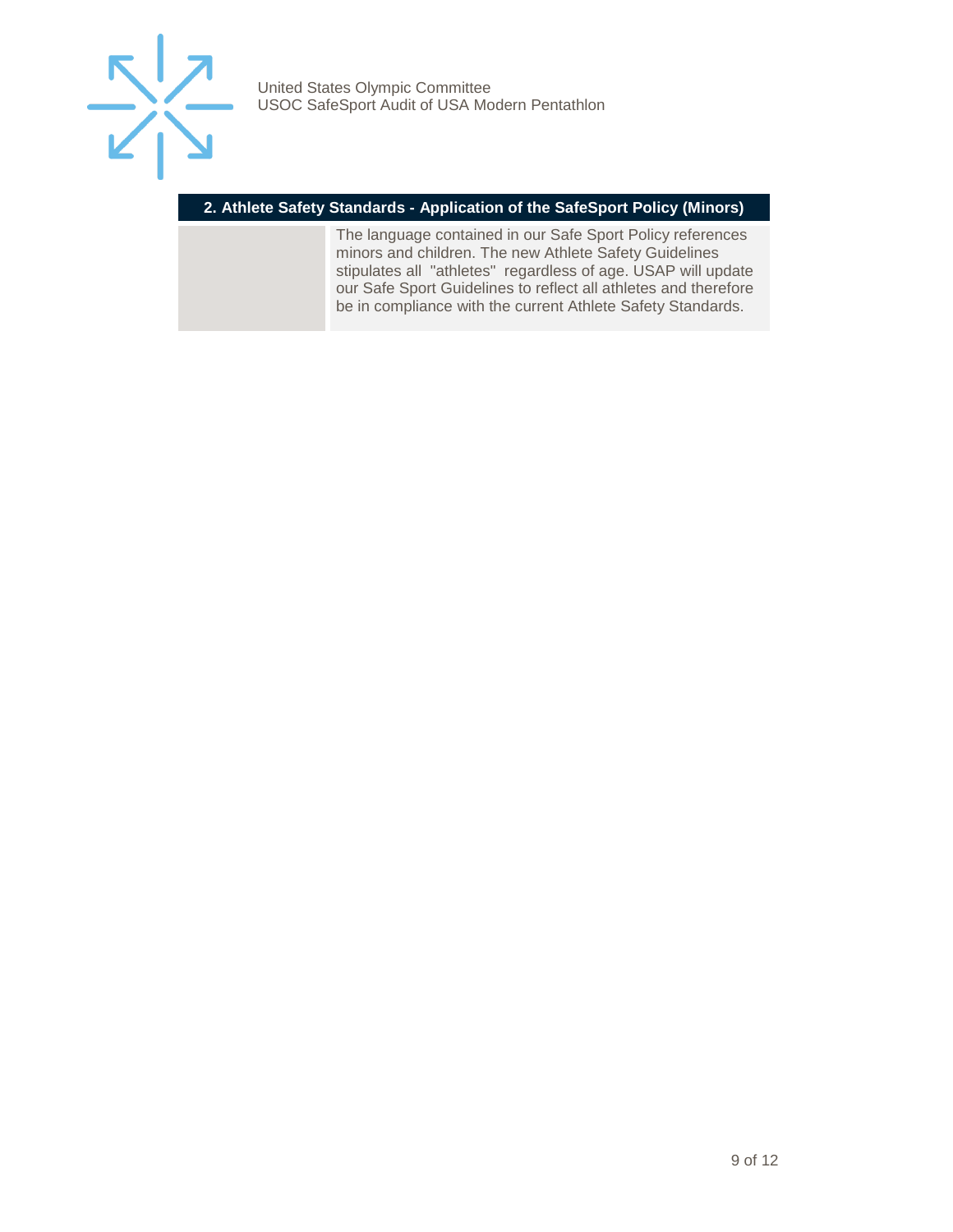

# <span id="page-9-0"></span>**Report Appendices**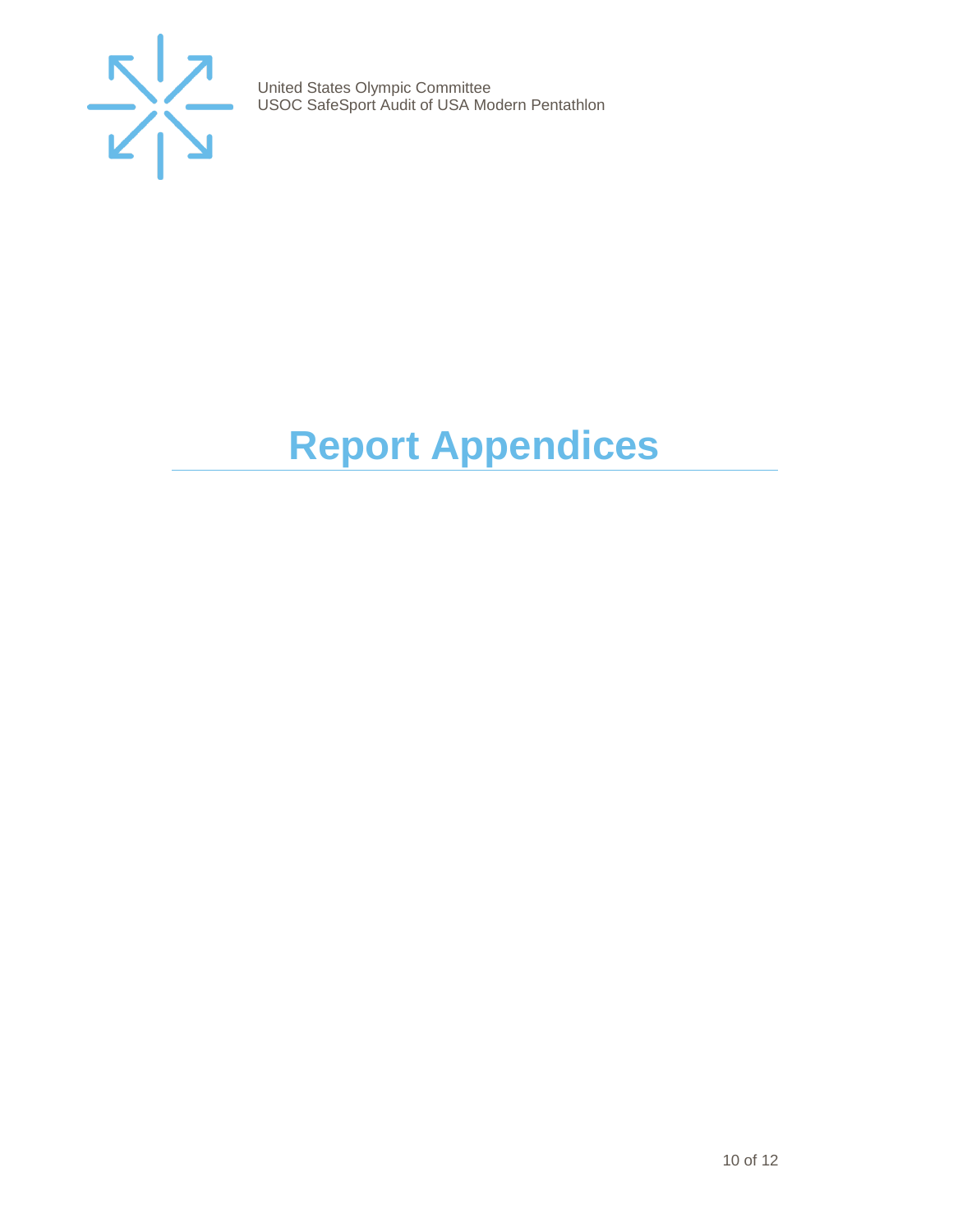

## <span id="page-10-0"></span>**Appendix A: Documents Reviewed**

We reviewed the following documents:

- > Athlete Safety Standards Program Questionnaire
- > Population listing of "required individuals"(i.e., covered individuals required to undergo background check and training)
- > USA Pentathlon SafeSport Policy
- > USA Pentathlon Bylaws